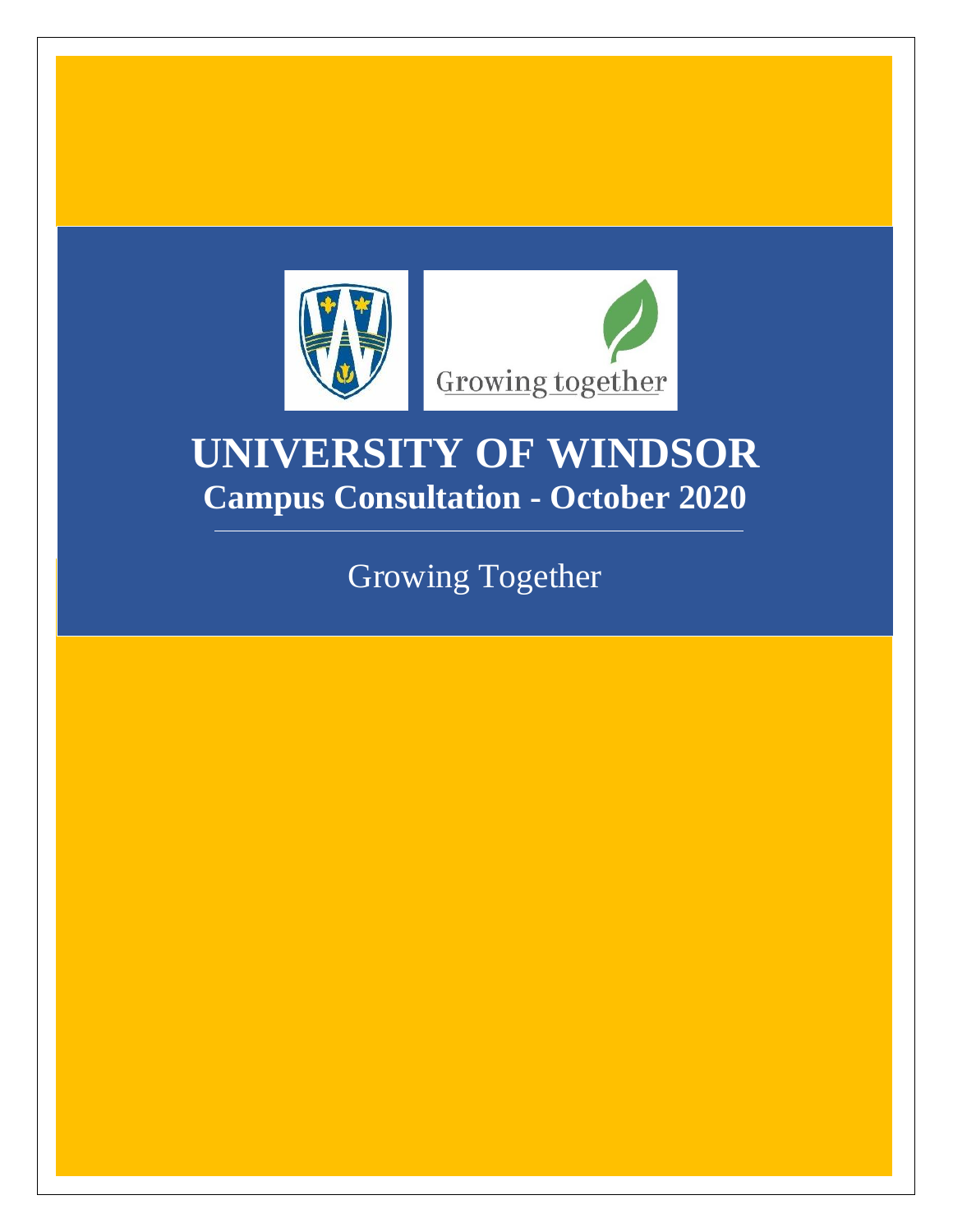# Background

In Spring 2020, the University of Windsor's [Carnegie Pilot Steering Committee](https://www.uwindsor.ca/provost/carnegie/steering-committee) launched a series of consultations to learn about campus community engagement and support. These consults included the University of Windsor's faculty and staff, who were invited to complete an electronic form or participate in an interview to discuss:

- their community-engaged work;
- how the University of Windsor has recognized and supported that work; and
- how the University of Windsor could more effectively support that work in the future.

Faculty and staff were asked to discuss these themes as they pertained to teaching, research, service, received funding, and professional development opportunities.

## Summary of findings

#### **A. Participants**

In total, 85 faculty and staff provided input on their community-engaged work (**Table 1**).

- 58 (32 faculty, 26 staff) completed the electronic form from March 12 May 26, 2020.
- 27 (18 faculty, 9 staff) participated in interviews from March 16 August 10, 2020.

**Table 1.** University of Windsor faculty and staff who participated in consultations.

|                                                                                                                                                                                                                                                                                                                                                                                                                                 | No. of participants | % total |
|---------------------------------------------------------------------------------------------------------------------------------------------------------------------------------------------------------------------------------------------------------------------------------------------------------------------------------------------------------------------------------------------------------------------------------|---------------------|---------|
| <b>Faculty of Arts, Humanities and Social Sciences</b>                                                                                                                                                                                                                                                                                                                                                                          | 24                  | 28.2%   |
| <b>Faculty of Science</b>                                                                                                                                                                                                                                                                                                                                                                                                       | 11                  | 12.9%   |
| <b>Faculty of Human Kinetics</b>                                                                                                                                                                                                                                                                                                                                                                                                | 6                   | 7.1%    |
| Odette School of Business                                                                                                                                                                                                                                                                                                                                                                                                       | 6                   | 7.1%    |
| <b>Faculty of Engineering</b>                                                                                                                                                                                                                                                                                                                                                                                                   | 5                   | 5.9%    |
| <b>Faculty of Law</b>                                                                                                                                                                                                                                                                                                                                                                                                           | 4                   | 4.7%    |
| Leddy Library                                                                                                                                                                                                                                                                                                                                                                                                                   | 4                   | 4.7%    |
| <b>Faculty of Nursing</b>                                                                                                                                                                                                                                                                                                                                                                                                       | 4                   | 4.7%    |
| <b>Faculty of Education</b>                                                                                                                                                                                                                                                                                                                                                                                                     | $\overline{c}$      | 2.4%    |
| Campus Services: Office of Research & Innovation Services; Residence<br>Services; Aboriginal Education Centre; Alumni Relations and<br>Advancement; Public Affairs and Communications; Office of Experiential<br>Learning; Office of Student Experience; Office of Student<br>Recruitment; Offices of Human Rights, Equity and Accessibility; Budget<br>and Financial Services; Schulich School of Medicine & Dentistry; Alumni |                     |         |
| <b>Affairs and Donor Communications</b>                                                                                                                                                                                                                                                                                                                                                                                         | 19                  | 22.4%   |
| <b>TOTAL</b>                                                                                                                                                                                                                                                                                                                                                                                                                    | 85                  | 100.0%  |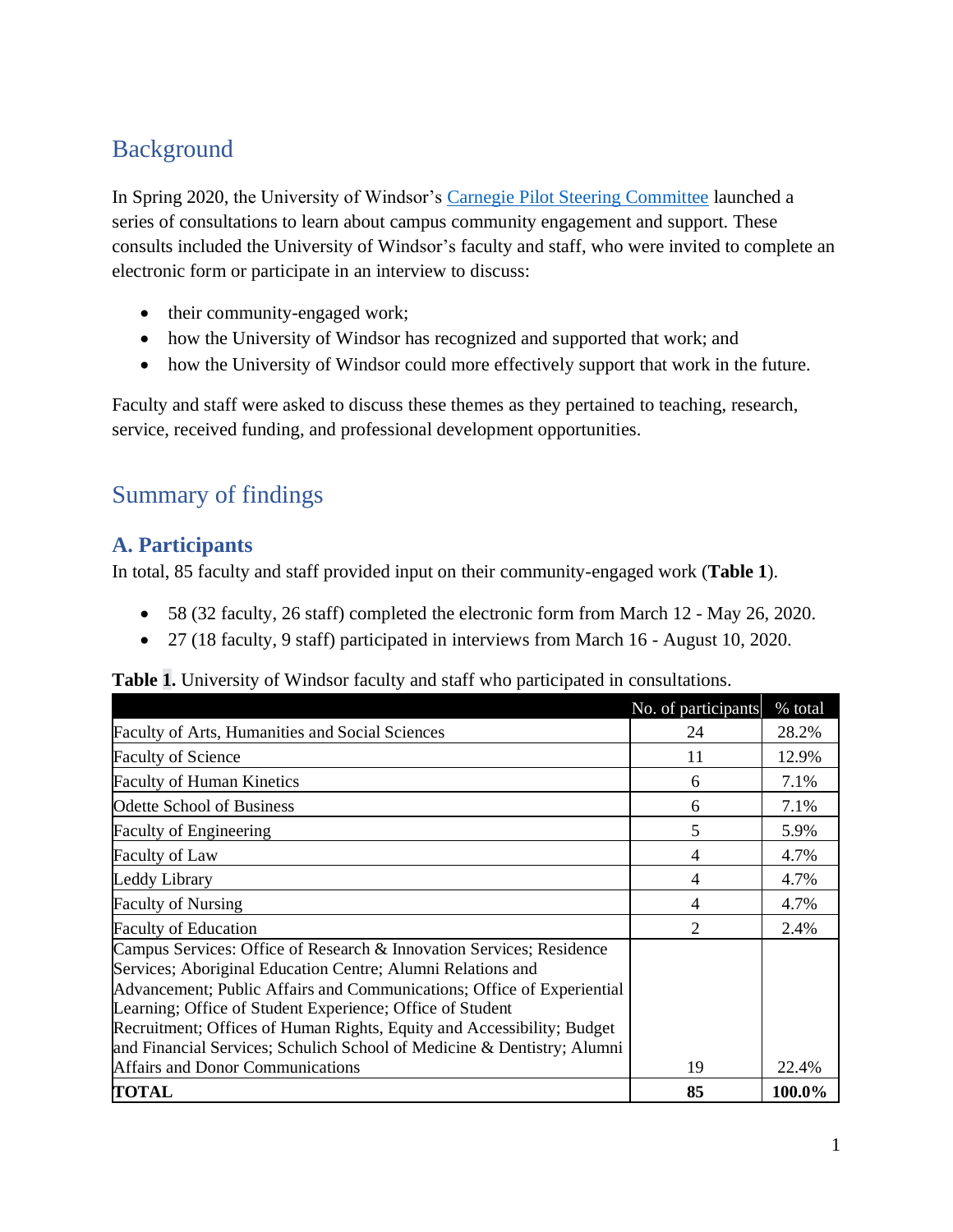Participants shared a common understanding and appreciation for community-engaged work. Many expressed that they have witnessed a positive change in the university's culture in recent years and were excited by the possibilities that could come with a greater commitment to be community-engaged. The following quotations speak to the university's community-minded spirit and its desire for growth and change:

"I think that the university has done a great job trying to expand our engagement with the community and to raise the visibility of our profile in this area. I think that we can continue to grow and expand in this area if we can effectively problem solve some of the barriers … I believe that there are many faculty members who are highly interested in doing this kind of work and showing these faculty members that this work is not only valued, but will be actively acknowledged and supported would be encouraging for them." *– Participant 42: Faculty*

"I think that it's important for the university to look for ways to be partners in learning and teaching. People should not feel 'used' … It can't be that only one party is benefitting. Both the university and community have to gain a lot from a project and that's what should be valued." *– Participant 69: Staff*

"We should be challenged to think how our work is giving back to the community from a grassroots level. There's no manual on how you do this, but it's exciting that you get to shape this … I just hope that my responses are going to help you give ammunition so that the university recognizes how important this is, whether you do this by introducing a new office or what. Just tabulating what's happening on campus and being a liaison with the community could just be the start." *– Participant 70: Faculty*

"For community engagement to happen, we need to be empathetic to the community's needs. The starting point shouldn't be what we have to offer, but understanding what they need and how we modulate our offerings to meet those needs. Directly or indirectly, the community pays for our existence. At the same time, we're also responsible for introducing the community to evolving, state of the art projects. We are the brain trust of the community and the onus is on us to bring the latest developments to them." *– Participant 83: Faculty*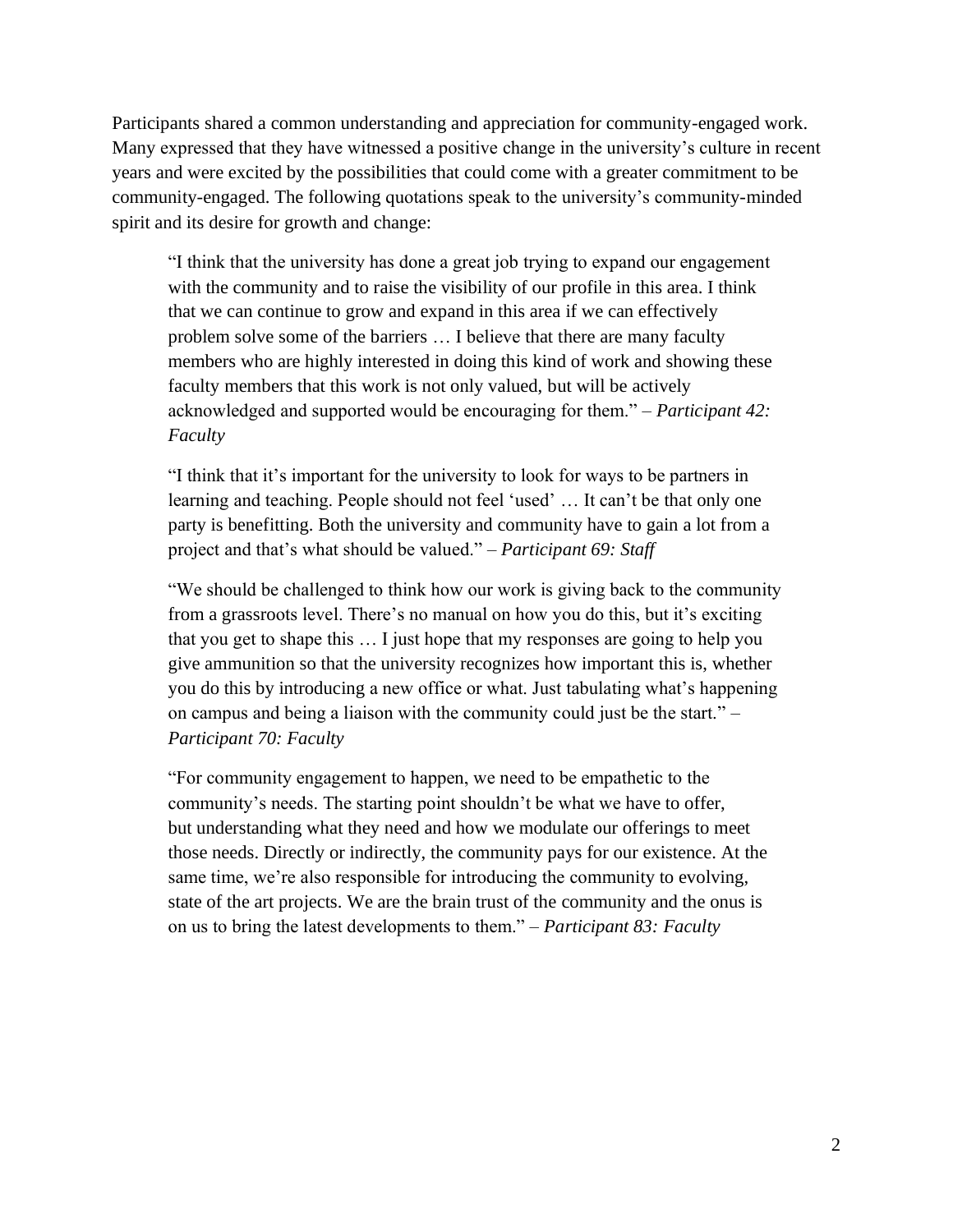## **B. Teaching and student learning (curricular and co-curricular)**

40 faculty and staff provided input on community-engaged teaching and student learning.

- 25 (18 faculty, 7 staff) completed this section of the survey.
- 15 (12 faculty, 2 adjunct, 1 staff) covered this section in their interview.

A sample of examples of community-engaged teaching and student learning:

| <b>Faculty of</b><br>Arts,<br><b>Humanities</b><br>and Social<br><b>Sciences</b> | <b>School of Creative Arts:</b> Students and faculty hold $75+$ public events (e.g.,<br>dramatic productions, concerts, film festival) a year, which is made possible<br>by many community partnerships. Examples include a partnership with<br>the Windsor Symphony Orchestra that allows: students to attend<br>all WSO concerts, students to perform during WSO concerts, interactions with<br>professional musicians, shared facilities, etc.                                                                                                                                                                                    |
|----------------------------------------------------------------------------------|--------------------------------------------------------------------------------------------------------------------------------------------------------------------------------------------------------------------------------------------------------------------------------------------------------------------------------------------------------------------------------------------------------------------------------------------------------------------------------------------------------------------------------------------------------------------------------------------------------------------------------------|
|                                                                                  | <b>Department of History:</b> Each year, several faculty will provide mentorship and<br>support to students by involving them in public history projects and connecting<br>them with relevant community groups and members. In the course "Oral History,"<br>students have interviewed people from the community to<br>capture neighbourhood stories.                                                                                                                                                                                                                                                                                |
| <b>Faculty of</b><br><b>Science</b>                                              | Faculty coordinates many outreach programs that provide extracurricular learning<br>opportunities for students, such as Let's Talk Science, Science Rendezvous,<br>Science Olympiad, Science Academy, etc.                                                                                                                                                                                                                                                                                                                                                                                                                           |
|                                                                                  | Department of Physics: In the "Technical Communication Skills" course,<br>students engage with high school physics teachers to produce web modules that<br>teachers can then use for their students. In the "Physics and Society" course,<br>students develop materials of relevance to the community and showcase them<br>at the faculty's outreach events.                                                                                                                                                                                                                                                                         |
| <b>Faculty of</b><br><b>Human</b><br><b>Kinetics</b>                             | Faculty has an internship course and has provided<br>multiple internship opportunities to students in partnership with community<br>organizations such as the Connections Early Years Centre and Nature School.                                                                                                                                                                                                                                                                                                                                                                                                                      |
| <b>Odette</b><br><b>School of</b><br><b>Business</b>                             | As part of a course on interpersonal dynamics, MBA students run a project called<br>Celebration of Community Champions. MBA students get paired with a leader in<br>the community, interview them, and prepare presentations highlighting the<br>champion's leadership qualities and their impact.                                                                                                                                                                                                                                                                                                                                   |
| <b>Faculty of</b>                                                                | Undergraduate capstones projects, which are typically of a design-build-test<br><b>Engineering</b> format, often involve industry partners.                                                                                                                                                                                                                                                                                                                                                                                                                                                                                          |
| <b>Faculty of</b><br>Law                                                         | • The Advocacy and Mooting Program engages students each year in a variety<br>of mock advocacy competitions. Faculty coaches invite community partners<br>to co-coach students and to act as judge or jury members in practice rounds.<br>• Legal Assistance of Windsor is a joint project of the faculty and Legal Aid<br>Ontario. Supervised law students receive academic credit<br>for engaging in clinics and case work for low-income individuals in the<br>community.<br>• Offered courses that have engaged community members include the "Self-<br>Represented Litigants Coaching Class" and "Clients." These courses bring |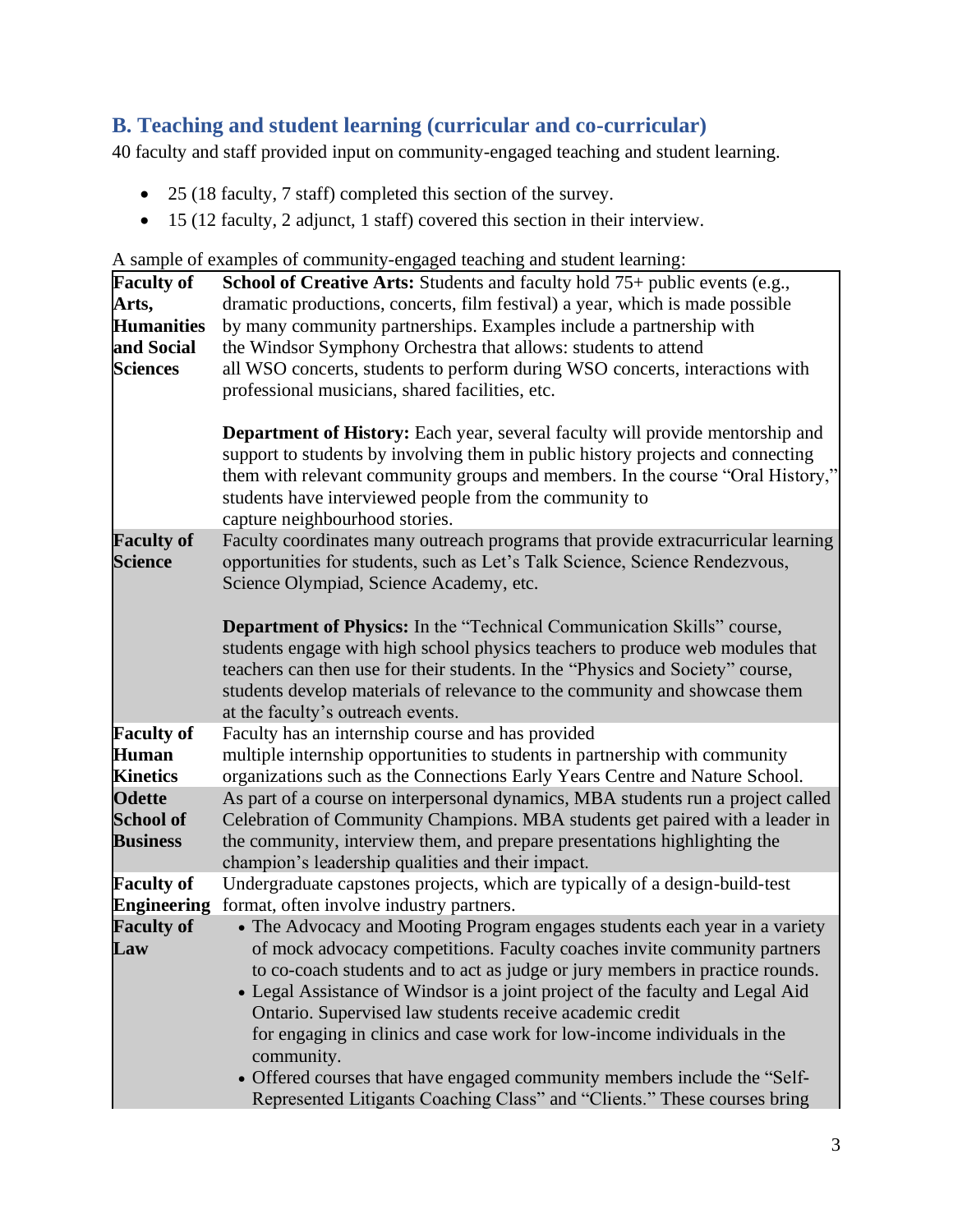|                                       | in legal professionals with experience working with certain groups (e.g.,<br>refugees) and people from the community who have gone through the court<br>system as self-represented.                                                                                                                                                                                                      |
|---------------------------------------|------------------------------------------------------------------------------------------------------------------------------------------------------------------------------------------------------------------------------------------------------------------------------------------------------------------------------------------------------------------------------------------|
| <b>Faculty of</b><br><b>Nursing</b>   | The faculty routinely seeks input from, and has partnered<br>with, multiple community organizations to develop programming and courses to<br>ensure that graduates are well prepared to enter the nursing profession.                                                                                                                                                                    |
| <b>Faculty of</b><br><b>Education</b> | The faculty's Open Page website provides resources to elementary and high<br>school educators. Resources include video reviews of classroom tools<br>and ongoing webinars and drop-in series to support teachers in transitioning<br>to online teaching.                                                                                                                                 |
| <b>Residence</b><br><b>Services</b>   | Chosen learning outcomes include having "students gain the knowledge and<br>skills needed to become socially and civically responsible citizens in their<br>communities." Residence staff have partnered with the United Way to receive<br>training, raise awareness, and fundraise for the organization. Students in residence<br>volunteer their time in supporting these initiatives. |

When asked if teaching that involves community partnerships and/or collaboration is specifically recognized and rewarded by the University of Windsor, over half (57.6%) of participants responded that "it isn't" (**Table 2**).

|              | Response No. of participants | % total |
|--------------|------------------------------|---------|
| It is        |                              | 21.2%   |
| It isn't     | 19                           | 57.6%   |
| Not sure     |                              | 21.2%   |
| <b>TOTAL</b> | 33                           | 100.0%  |

**Table 2.** Is teaching that involves partnerships specifically recognized?

When participants were asked to explain their answer, common sentiments were that:

- Partnership work may get acknowledged (in DailyNews, Alumni publications), but the reach of that communication (and therefore awareness of it) is limited. Faculty and staff have to very proactive if they want to build awareness.
	- o "I don't know how many other professors would be inviting a camera crew into their office to do media. But if I hadn't done that, I'm not sure who would know about it. So the model is that we have to be proactive about it if we want it out there. An internal mechanism for that kind of communication would be great." *– Participant 78: Faculty*
- There are no formal ways to recognize instructors who do community-engaged teaching, apart from any influence a faculty member's community-engaged teaching experience may have in renewal, tenure and promotion (RTP) decisions (and in that case the value added is not explicit).
	- o "If you really want to do work that is really community-focused or really community-engaged, it doesn't really match up with the work you need to be producing for tenure. I think of the junior faculty—it's very hard to encourage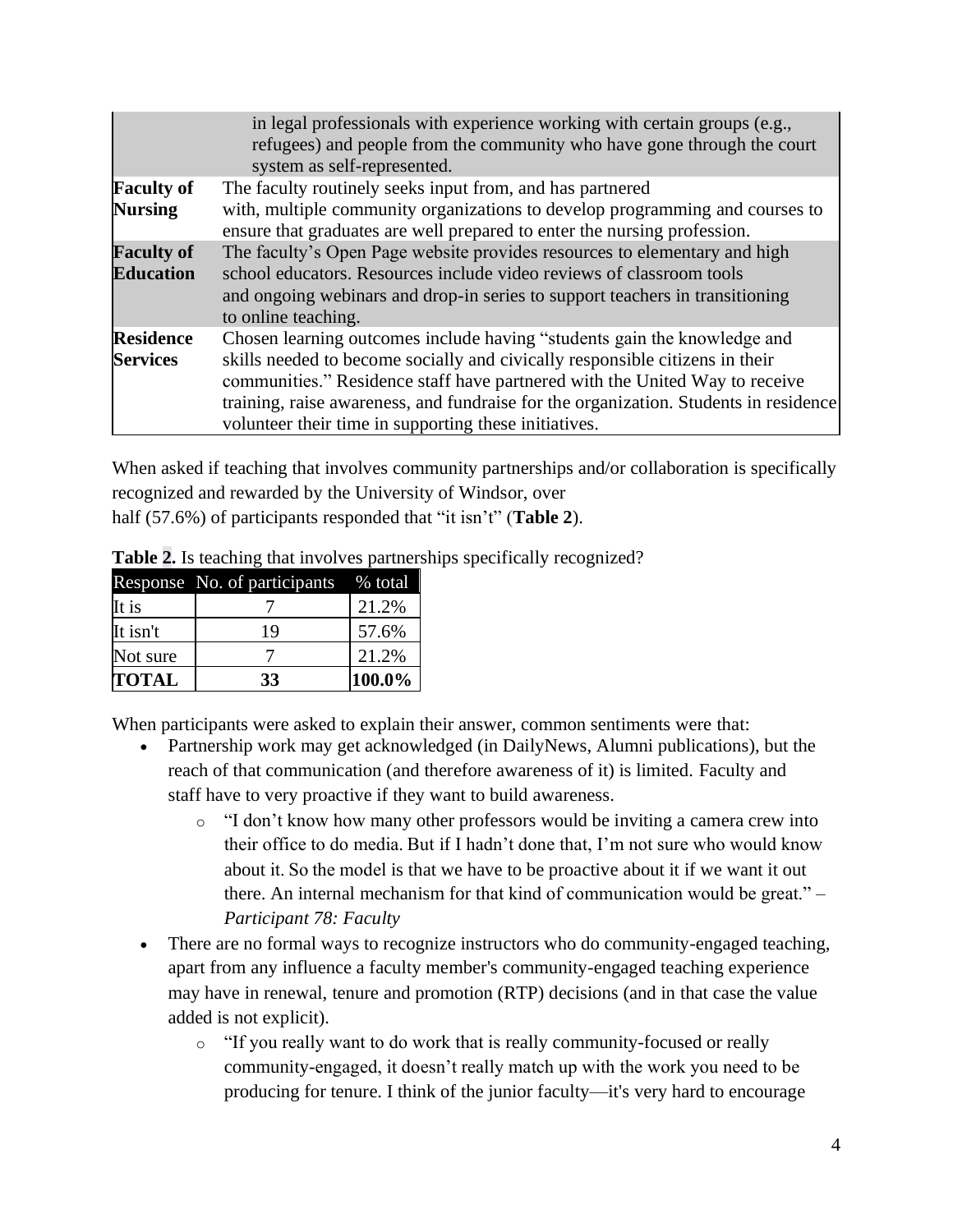them to do work that involves going out and speaking to the community or posting things online for a public audience instead of putting them in peerreviewed articles … I think if we asked faculty to address that and rewarded them accordingly, you know, maybe not having that peer reviewed article, but reaching that goal of embedding themselves in a community they work with instead, then I think it would be easier to see really great community-engaged practice. But at the moment there is a mismatch." *– Participant 60: Faculty*

- There are no funds that instructors can apply for to involve partners in the classroom:
	- o "Bringing community into the classroom is really important. That's going to be a priority for me. But nobody knows, except for my students, that I'm bringing people in from Toronto and paying for their honorarium and expenses." *– Participant 73: Faculty*

Similarly, participants were asked if leadership or mentorship of co-curricular programs that involve community partners and/or collaboration was specifically recognized and rewarded by the University of Windsor. The majority of participants responded that "it isn't" (41.4%) or that they were "not sure" (44.8%) (**Table 3**).

**Table 3.** Is leadership or mentorship of co-curricular programs that involves partnerships specifically recognized?

|              | Response No. of participants | % total |
|--------------|------------------------------|---------|
| It is        |                              | 13.8%   |
| It isn't     | 12                           | 41.4%   |
| Not sure     | 13                           | 44.8%   |
| <b>TOTAL</b> | 29                           | 100.0%  |

Participants were also asked if students at the University of Windsor were being given opportunities to discuss complex social, political, or ethical issues that community engagement tends to bring up. The majority of participants responded "yes" (70.6%), saying that these topics were often embedded in the courses they taught (**Table 4**).

**Table 4.** Are students given opportunities to discuss complex issues that community engagement tends to bring up?

|              | Response No. of participants | % total |
|--------------|------------------------------|---------|
| Yes          | 24                           | 70.6%   |
| No           |                              | 14.7%   |
| Not sure     | 5                            | 14.7%   |
| <b>TOTAL</b> | 33                           | 100.0%  |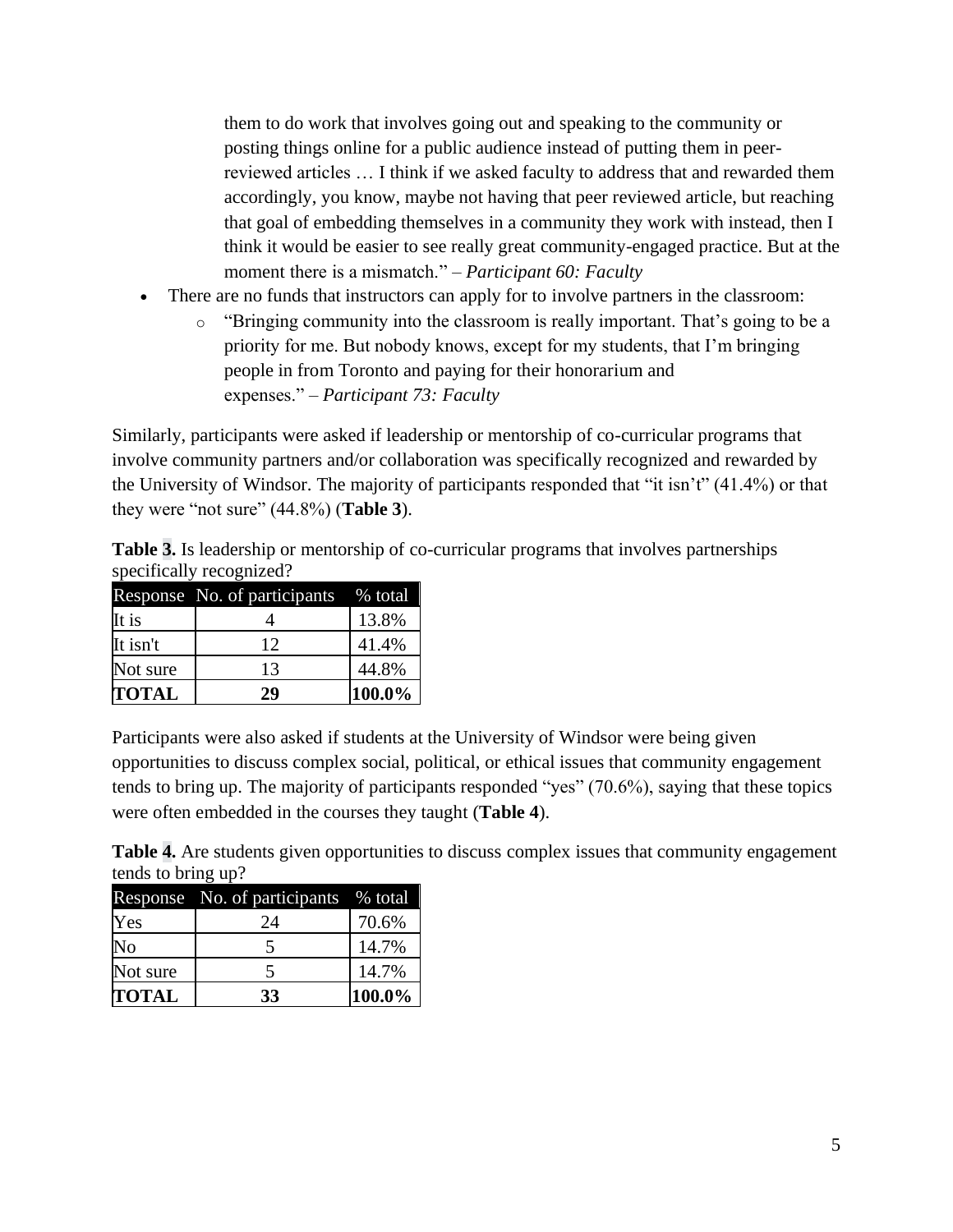Participants were asked if they or any of their colleagues had received internal or external funding for community-partnered or community-engaged course or program development for cocurricular initiatives. Approximately half of participants responded "yes" (51.6%) and provided details of the funding they had received (**Table 5**).

**Table 5.** Have you received funding to support community-engaged course or program development?

|              | Response No. of participants | % total |
|--------------|------------------------------|---------|
| Yes          | 16                           | 51.6%   |
| No           | Q                            | 29.0%   |
| Not sure     | 6                            | 19.4%   |
| <b>TOTAL</b> | 31                           | 100.0%  |

Reported **internal funding sources** included: Ignite program; Office of Open Learning's Adopt, Create, Extend Open Educational Resources (OER ACE) grant; Centre for Teaching and Learning's Centred on Learning Innovation Fund (CLIF); Alumni Association; Humanities Research Group; and the Promoters of Experiential, Active, and Research-based Learning (PEARLS) grant.

Reported **external funding sources** included: Institute for Liberal Studies; Lotte and John Hecht Memorial Foundation; Connections Early Years Family Centre; TD Bank Friends of the Environment; Ontario Trillium Fund; Solcz Family Foundation; Rotary 1918; Circle of Seven; YAL Enabling Accessibility Fund; MITACS; and the NSERC PromoScience grant.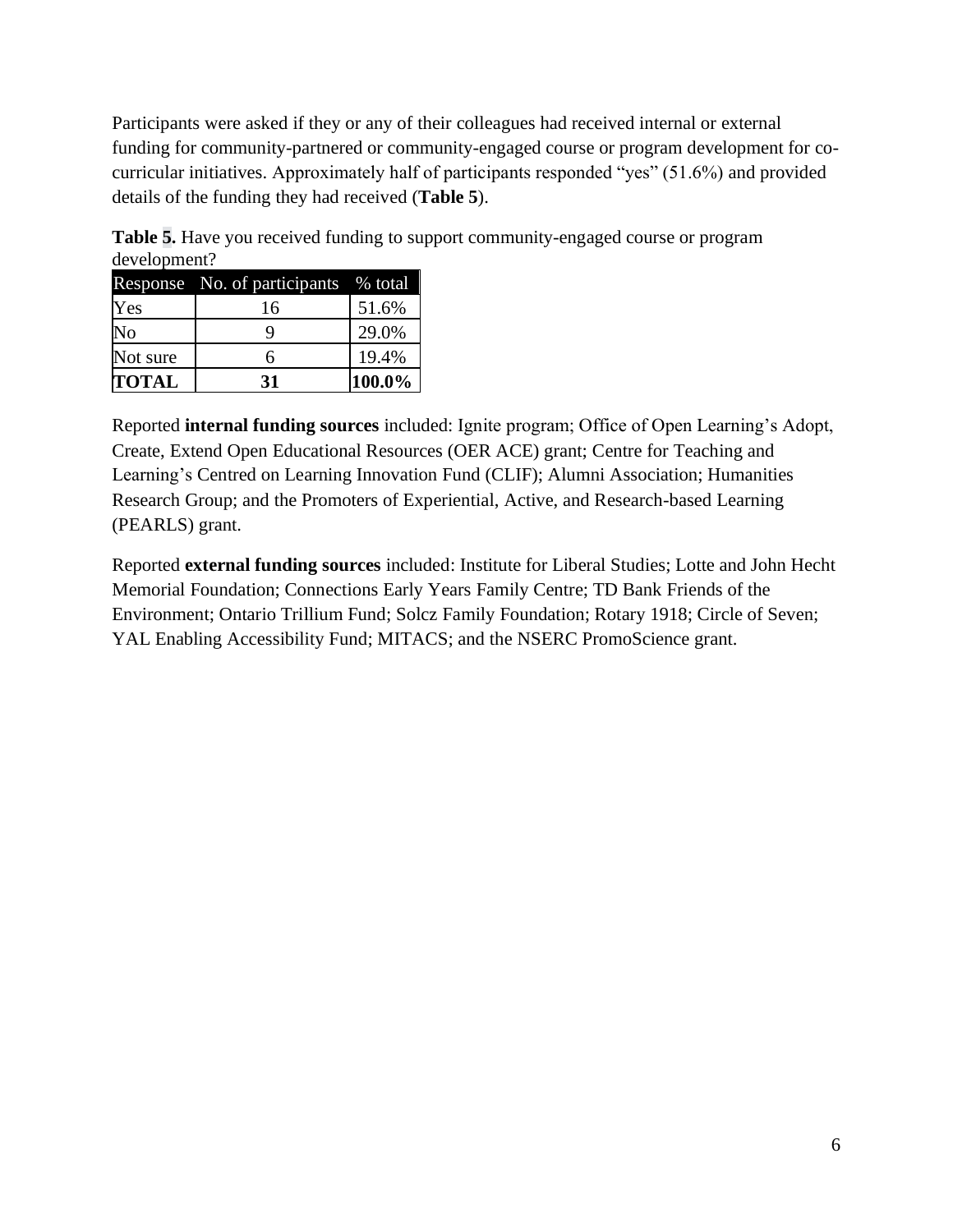### **C. Research**

27 faculty and staff provided input on community-engaged research.

- 14 (13 faculty, 1 staff) completed this section of the survey.
- 13 (12 faculty, 1 staff) covered this section in their interview.

A sample of examples of research involving community input, co-leadership, or partnership:

| <b>Faculty of</b>                                    | • Projects with the Windsor Essex Local Immigration Partnership on immigrant                                                                                                                                                      |
|------------------------------------------------------|-----------------------------------------------------------------------------------------------------------------------------------------------------------------------------------------------------------------------------------|
| Arts,                                                | integration, as well as work with the African Community Organization of                                                                                                                                                           |
| <b>Humanities</b>                                    | Windsor on an African-centered framework for understanding racism and                                                                                                                                                             |
| and Social                                           | barriers to services.                                                                                                                                                                                                             |
| <b>Sciences</b>                                      | • SSHRC-funded project with Windsor International Film Festival to assess<br>current outreach program and to use results to develop short-term strategies<br>and a long-term vision for sustaining community interest year-round. |
| <b>Faculty of</b>                                    | • Projects with Windsor Regional Hospital and Erie St. Clair LHIN on                                                                                                                                                              |
| <b>Nursing</b>                                       | leadership in nursing and nursing graduates migrating abroad                                                                                                                                                                      |
| <b>Faculty of</b>                                    | • Research projects tied to the WE-SPARK Health Institute (with St. Clair                                                                                                                                                         |
| <b>Science</b>                                       | College, Windsor Regional Hospital, and Hôtel Dieu Grace Healthcare).                                                                                                                                                             |
| <b>Faculty of</b><br><b>Human</b><br><b>Kinetics</b> | • Research in knee stability has been done in collaboration with community<br>chiropractors and industry partners.                                                                                                                |
| <b>Odette</b>                                        | • Past research work resulted in the creation of Women's Enterprise Skills                                                                                                                                                        |
| <b>School of</b>                                     | Training (WEST).                                                                                                                                                                                                                  |
| <b>Business</b>                                      | • Research work out of the Future Lab has included collaboration with<br>the Gordie Howe International Bridge.                                                                                                                    |

When asked if research that involves community partnerships and/or collaboration is specifically recognized and rewarded by the University of Windsor, participants were evenly split in their response (**Table 6**).

| Table 6. Is research that involves community partnerships specifically recognized? |  |
|------------------------------------------------------------------------------------|--|
|------------------------------------------------------------------------------------|--|

|              | Response No. of participants | % total |
|--------------|------------------------------|---------|
| It is        |                              | 33.3%   |
| It isn't     |                              | 33.3%   |
| Not sure     |                              | 33.3%   |
| <b>TOTAL</b> | 18                           | 100.0%  |

When participants were asked to explain their answer, common sentiments were that:

- ORIS provides valuable support in bringing partners on board and securing funding.
- The recent introduction of Outstanding Community Engagement, Knowledge Transfer & Knowledge Mobilization Award is appreciated, but more can be done.
	- o "More formal recognition would help increase the visibility and profile of those doing community engaged work (and encourage more people to do this work).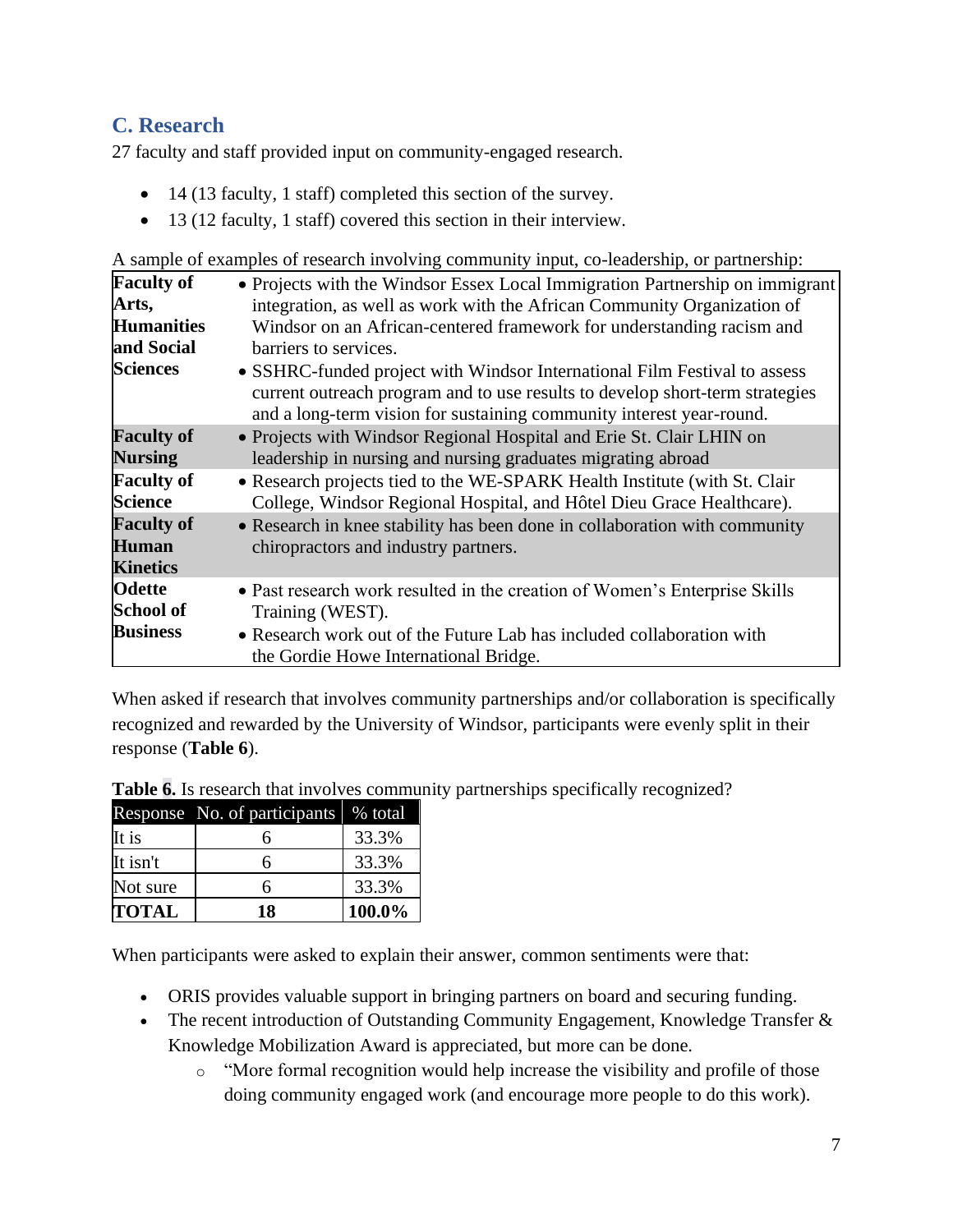For example, we currently have an annual awards ceremony focused on teaching and one focused on research, but there is no specific event/ceremony to honour community engagement." *– Participant 42: Faculty*

• Community-engaged research is recognized if it results in publications, but other outputs that are focused on knowledge mobilization (which can be just as time consuming to produce) don't seem as highly valued according to RTP criteria.

Participants were asked if they or any of their colleagues had received internal or external funding to support community-engaged or community-partnered research. Over half of participants responded "yes" (60.0%) and provided details of the funding they had received (**Table 7**).

|              | Response No. of participants % total |        |
|--------------|--------------------------------------|--------|
| Yes          | 12                                   | 60.0%  |
| No           |                                      | 20.0%  |
| Not sure     |                                      | 20.0%  |
| <b>TOTAL</b> | 20                                   | 100.0% |

**Table 7.** Have you received funding to support community-engaged research?

Reported **internal funding sources** included: Research Grant for Women; and the Undergraduate Research Experience (URE) grant.

Reported **external funding sources** included: Canadian Heritage; Trillium Foundation; SSHRC Connections grant; SSHRC Partnership Engage grant; and the SSHRC Insight Development grant.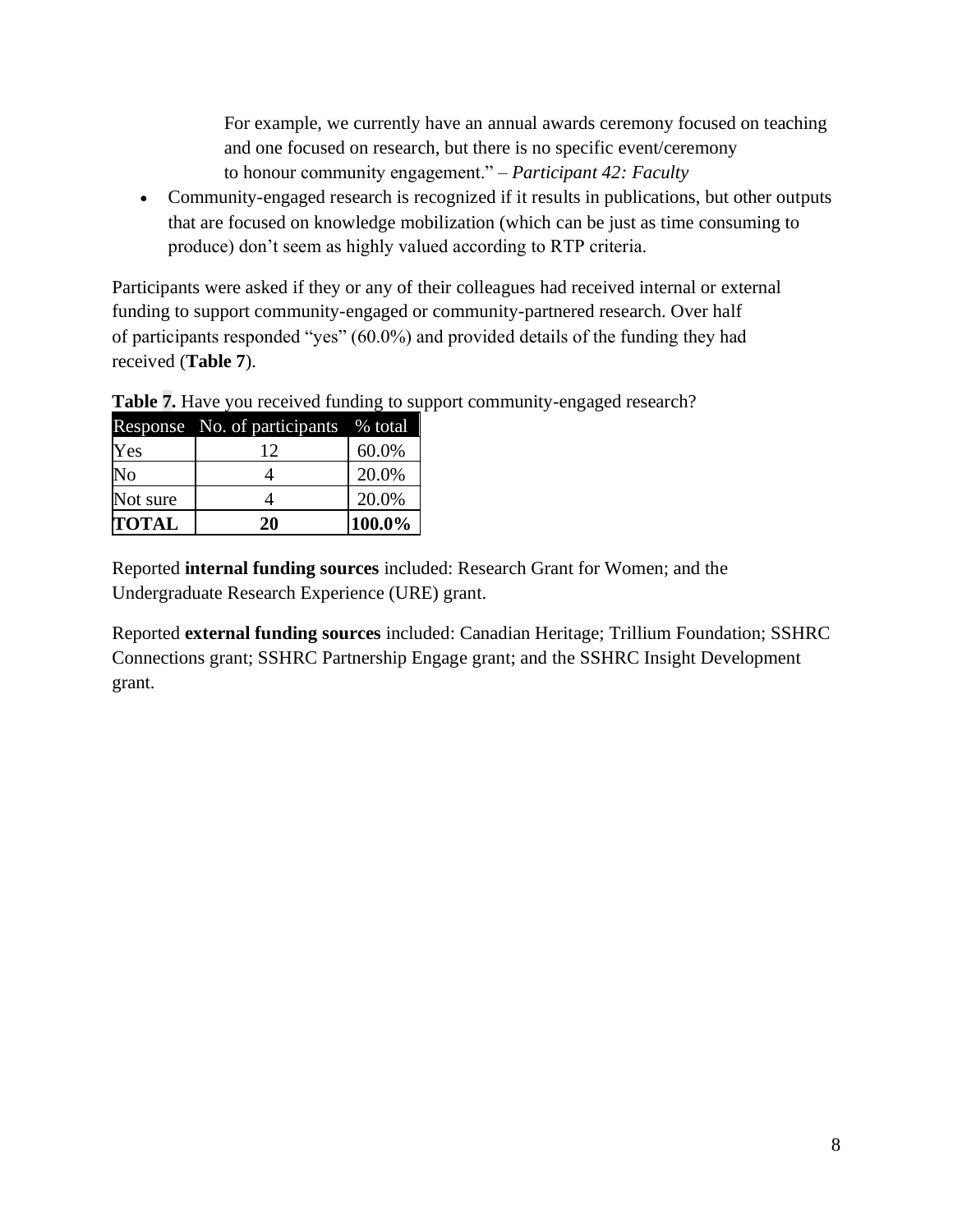## **D. Service**

42 faculty and staff provided input on community-engaged service.

- 22 (16 faculty, 6 staff) completed this section of the survey.
- 20 (12 faculty, 8 staff) covered this section in their interview.

Many faculty reported their involvement in community organizations which often took the form of pro bono consultation work to support strategic planning or grant writing, event planning and fundraising, translation services, and other work required as a Board Member or Chair. Staff who responded to this section also described aspects of their portfolio that involve communityengaged activities.

| <b>Faculty of</b>                   | • Lancers Recover, a program started by Onawa LaBelle for students who                                                                                                                                                                                                                                                                                                                                                                                                                                                                                                                       |
|-------------------------------------|----------------------------------------------------------------------------------------------------------------------------------------------------------------------------------------------------------------------------------------------------------------------------------------------------------------------------------------------------------------------------------------------------------------------------------------------------------------------------------------------------------------------------------------------------------------------------------------------|
| Arts,                               | identify as being in recovery from alcohol or substance use addiction.                                                                                                                                                                                                                                                                                                                                                                                                                                                                                                                       |
| <b>Humanities</b>                   | Students in the program benefit from peer support and bond by volunteering                                                                                                                                                                                                                                                                                                                                                                                                                                                                                                                   |
| and Social                          | in the community together.                                                                                                                                                                                                                                                                                                                                                                                                                                                                                                                                                                   |
| <b>Sciences</b>                     | • A research team with students that supported Building Bridges Across<br>Difference and the Welcoming Communities Initiatives—two collaborative<br>projects from the Windsor Essex Local Immigration Partnership.                                                                                                                                                                                                                                                                                                                                                                           |
| <b>Faculty of</b><br><b>Science</b> | • Leadership and participation in public events and competitions such as<br>Science Rendezvous, FIRST Robotics, and the Windsor Regional Science,<br>Technology, and Engineering Fair.<br>• The WE-SPARK Health Institute organizes public events and talks to keep<br>the community informed on the latest research and best practices in<br>healthcare. Members of WE-SPARK also give talks at local high schools and<br>work to provide useful resources to educators.                                                                                                                    |
| <b>Faculty of</b><br>Law            | • Faculty and students provide direct services to low income members in the<br>community, including legal support in the areas of social assistance,<br>immigration, and landlord tenant. They also provide legal representation for<br>clients, provide education to the public, and engage in advocacy.<br>• We Fight project, an anti-human trafficking initiative supported by social<br>workers. These social workers may support a survivor who has to give<br>testimony in court or help survivors stabilize by assisting them in getting ID,<br>income support, rental housing, etc. |
| <b>Leddy</b><br><b>Library</b>      | • Individual staff have been engaged in supporting activities of organizations<br>such as the Women's Enterprise Skills Training of Windsor and the Windsor<br>Essex Pride Fest.                                                                                                                                                                                                                                                                                                                                                                                                             |

A sample of examples of community-engaged service undertaken by faculty and staff:

When asked if community-engaged service (e.g., invited membership on community task forces or working groups, advisory role to active club or student organization, organization of formal events or programs to foster knowledge exchange) is specifically recognized and rewarded by the University of Windsor, the majority of participants responded that "it isn't" (45.7%) or that they were "not sure" (31.4%) (**Table 8**).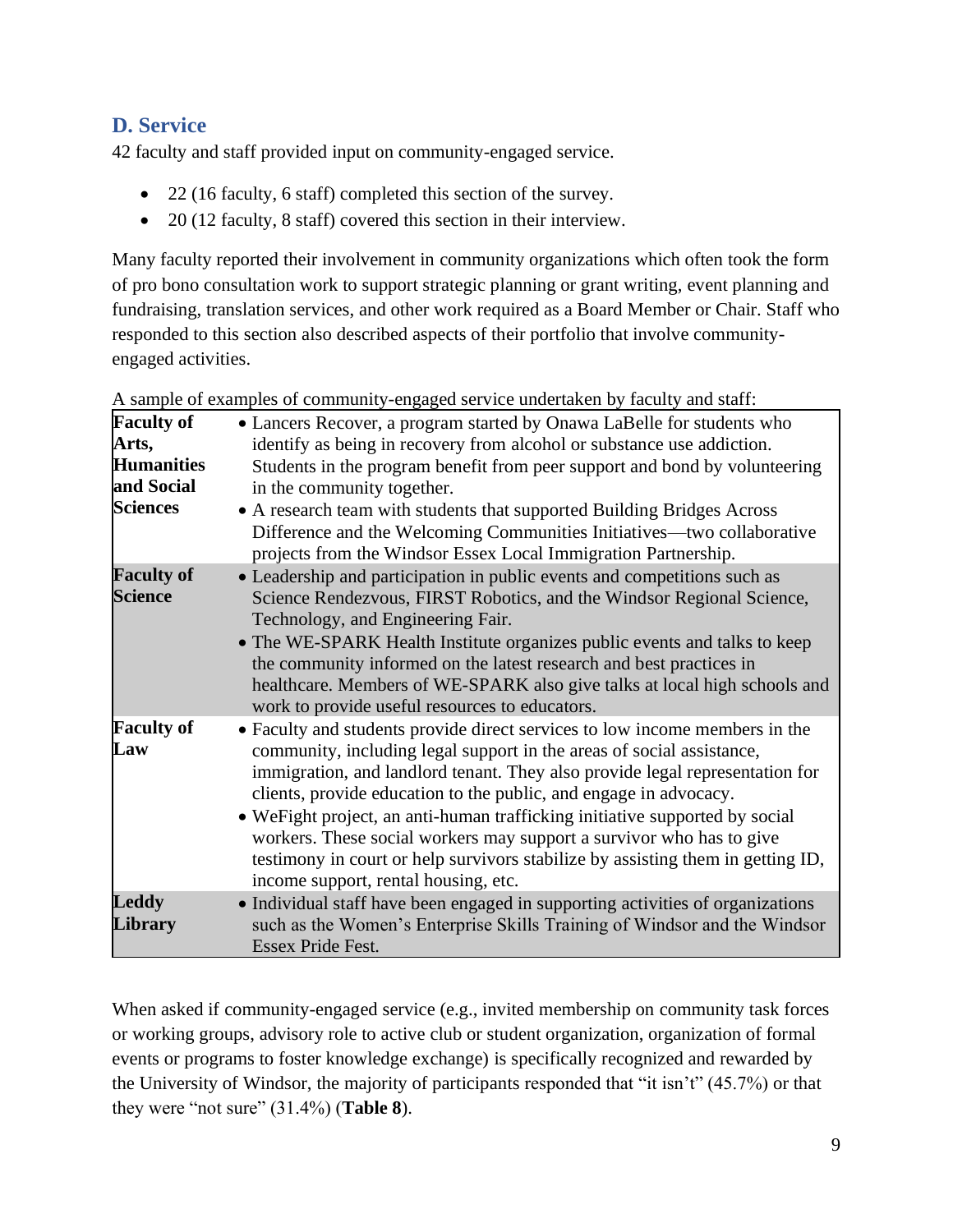| <b>TOTAL</b> | 35                           | 100.0%  |
|--------------|------------------------------|---------|
| Not sure     | 11                           | 31.4%   |
| It isn't     | 16                           | 45.7%   |
| It is        |                              | 22.9%   |
|              | Response No. of participants | % total |

**Table 8.** Is community-engaged service specifically recognized?

When participants were asked to explain their answer, common sentiments were that:

- Faculty and staff don't do service work to gain recognition, though they and their partners appreciate it; they believe they have a responsibility to give back.
- Service work also inspires faculty, staff, and students to solve real world problems and deliver impact.
	- $\circ$  "Given that each professor could interact with 100+ students per year, I think it's part of our responsibility to make them aware of the severity of the problems we are trying to solve …To make them better human beings, we have to make them aware of the problems in need of solutions, and aware of what they can do locally. When we invest in fostering this attitude in students, they will come back to Windsor wanting to give." *– Participant 79: Faculty*
- If the University holds the same ideals, then service work should be given greater consideration in hiring and PTR criteria.
	- o "There's the 40-20-20 split. I've certainly felt supported in the sense that I haven't felt like I had to ask for permission …But I do think we need to be more articulate about service at the faculty and university level …In the PTR criteria, teaching and research count and the university has come such a long way in really providing the supports through CTO and what is looked at. It's not just teaching scores anymore, it's course development, etc. They have tons of resources and conferences, etc. I think we need to see something similar for service." *– Participant 85: Faculty*
- More discussions are needed about what counts as great service work—it is often treated as a checkmark/work to do without considerations around quality.

Participants were asked if they or any of their colleagues had received internal or external funding to support community-partnered service initiatives. Roughly one third of participants (37.9%) responded "yes" and provided details of the funding they had received (**Table 9**).

|              | Response No. of participants | % total |
|--------------|------------------------------|---------|
| Yes          | 11                           | 37.9%   |
| No           | 14                           | 48.3%%  |
| Not sure     |                              | 13.8%   |
| <b>TOTAL</b> | 29                           | 100.0%  |

**Table 9.** Have you received funding to support community-partnered service initiatives?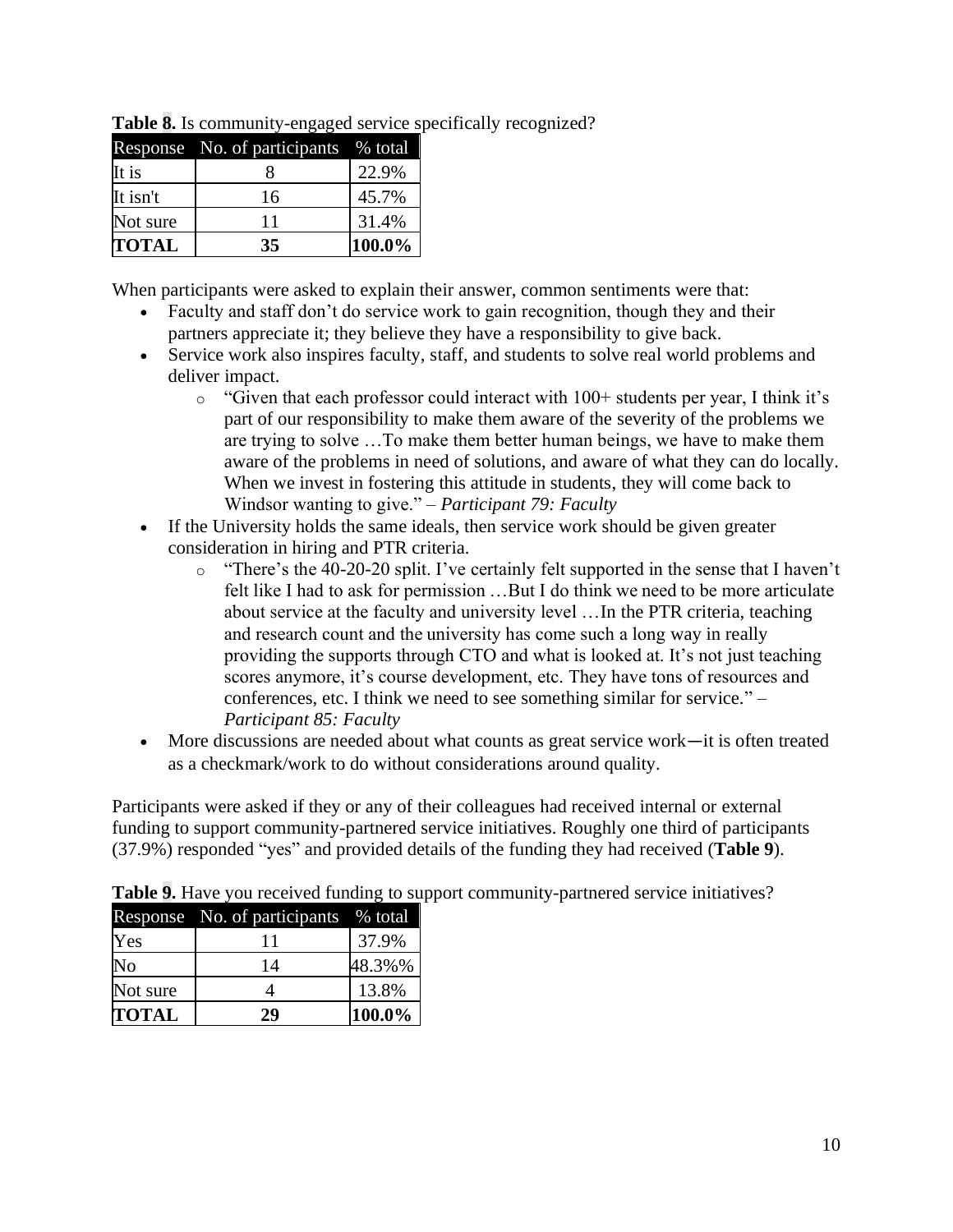#### **E. Professional development**

28 faculty and staff provided input on professional development.

- 11 (7 faculty, 4 staff) completed this section of the survey.
- 17 (8 faculty, 1 adjunct, 8 staff) covered this section in their interview.

Participants were asked if they or any of their colleagues had undertaken professional development related to community partnerships, collaboration, or partnership development. Over half of participants responded "no" (60%) (**Table 10**), while those that had undertaken training did so through other organizations they were a part of (e.g., leadership training as a Board Member for a local organization). Those that had received training cited offerings from the Center for Teaching and Learning such as Indigenous Curriculum & Pedagogy.

|                | Response No. of participants | $\frac{1}{6}$ total |
|----------------|------------------------------|---------------------|
| Yes            | 13                           | 41.9%               |
| N <sub>o</sub> | 18                           | 58.1%               |
| <b>TOTAL</b>   | 31                           | 100.0%              |

**Table 10.** Have you undertaken professional development related to community partnerships?

When participants were asked if they would be interested in receiving professional development related to community partnerships from the University of Windsor, 16 participants responded "yes." Some participants expressed that training would be valuable to them, as it is sometimes assumed that everyone knows how to engage with the community and that doing so is only a "nice to have."

"There are people who are really amazing at research, and others at teaching, but that doesn't necessarily mean you know how to engage with the community. The university needs them all … When I talk to colleagues, I think they perceive community engagement as the latest buzzword, something that will be done for a short period of time." *– Participant 77: Staff*

Participants mentioned that learning the following skills would be useful to their role:

- Developing rules of governance
- Negotiation
- Managing stakeholder expectations
- Identifying and engaging potential partners, particularly for new faculty and students
- Building partner relationships that are productive, sustainable, and beneficial for all
- Communicating with media
- Fundraising in the community
- Identifying and applying for external funding opportunities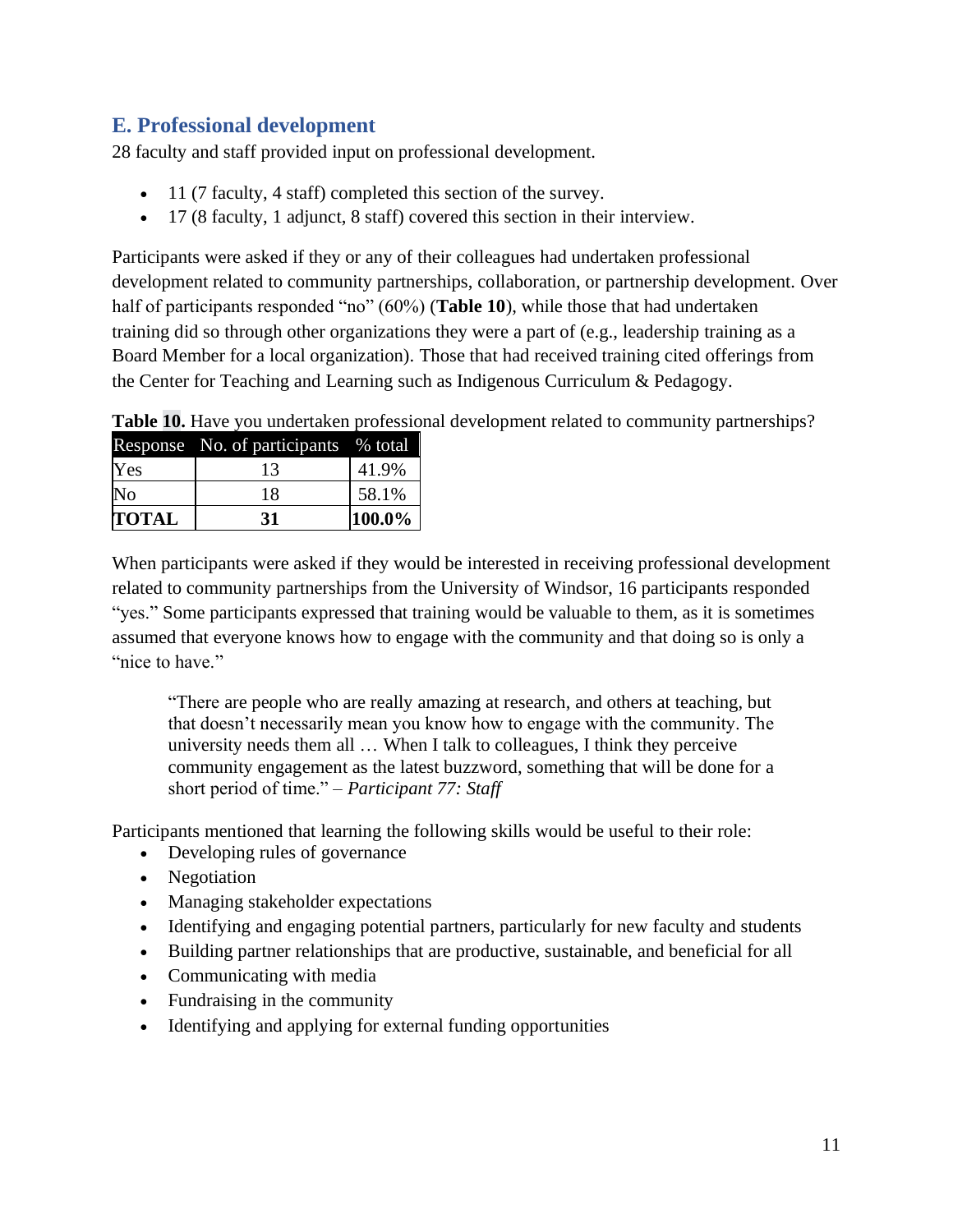#### **F. Suggestions**

57 faculty and staff provided suggestions for strengthening community-engaged work at the University of Windsor. The overarching themes that emerged their suggestions were:

- Greater awareness, recognition, and reward for outstanding community-engaged work
- A university-led vision for community engagement and supporting infrastructure
- Specific supports for more inclusive participation in community-engaged work

Each of these themes are expanded upon with supporting quotations in **Table 11.**

| were an ouggestions for supporting community engaged work at the employing<br>Theme and no. of mentions | Supporting quotations                                                                                                                                                                                                                                                                                                                                                                                                                                                                                                          |
|---------------------------------------------------------------------------------------------------------|--------------------------------------------------------------------------------------------------------------------------------------------------------------------------------------------------------------------------------------------------------------------------------------------------------------------------------------------------------------------------------------------------------------------------------------------------------------------------------------------------------------------------------|
|                                                                                                         | I. Greater awareness, recognition, and reward for outstanding community-engaged work                                                                                                                                                                                                                                                                                                                                                                                                                                           |
| Address mismatch between the value of                                                                   | "It would be helpful to faculty to have more recognition of service work in promotion                                                                                                                                                                                                                                                                                                                                                                                                                                          |
| community-engaged work and what                                                                         | decisions. Considerable emphasis is put on research and teaching but very little on service                                                                                                                                                                                                                                                                                                                                                                                                                                    |
| constitutes as services (vague) in RTP                                                                  | work." – Participant 9: Faculty                                                                                                                                                                                                                                                                                                                                                                                                                                                                                                |
| criteria $(n=12)$                                                                                       |                                                                                                                                                                                                                                                                                                                                                                                                                                                                                                                                |
|                                                                                                         | "If we are serious about community work - we need to have it count at the RTP level. It                                                                                                                                                                                                                                                                                                                                                                                                                                        |
|                                                                                                         | should be a part of how we do research and teaching and how we can incorporate it into                                                                                                                                                                                                                                                                                                                                                                                                                                         |
|                                                                                                         | our growth as faculty." – <i>Participant 30: Faculty</i>                                                                                                                                                                                                                                                                                                                                                                                                                                                                       |
|                                                                                                         | If think that the tension that we still haven't really resolved, is that if you really want to<br>do work that is really community-focused or really community-engaged, it doesn't really<br>match up with the work you need to be producing for tenure. I think of the junior<br>faculty—it's very hard to encourage them to do work that involves going out and speaking<br>to the community or posting things online for a public audience instead of putting them in<br>peer-reviewed articles." – Participant 60: Faculty |
|                                                                                                         | "Participatory research includes changing how community members can access the                                                                                                                                                                                                                                                                                                                                                                                                                                                 |
|                                                                                                         | research and the benefits from it, beyond a journal. To hold community events, building                                                                                                                                                                                                                                                                                                                                                                                                                                        |
|                                                                                                         | infographics, short reports written appropriately for a lay audience, a digital short to                                                                                                                                                                                                                                                                                                                                                                                                                                       |
|                                                                                                         | present knowledge, etc. None of that, to me, is recognized. The conundrum we face is that                                                                                                                                                                                                                                                                                                                                                                                                                                      |

**Table 11.** Suggestions for supporting community-engaged work at the University of Windsor.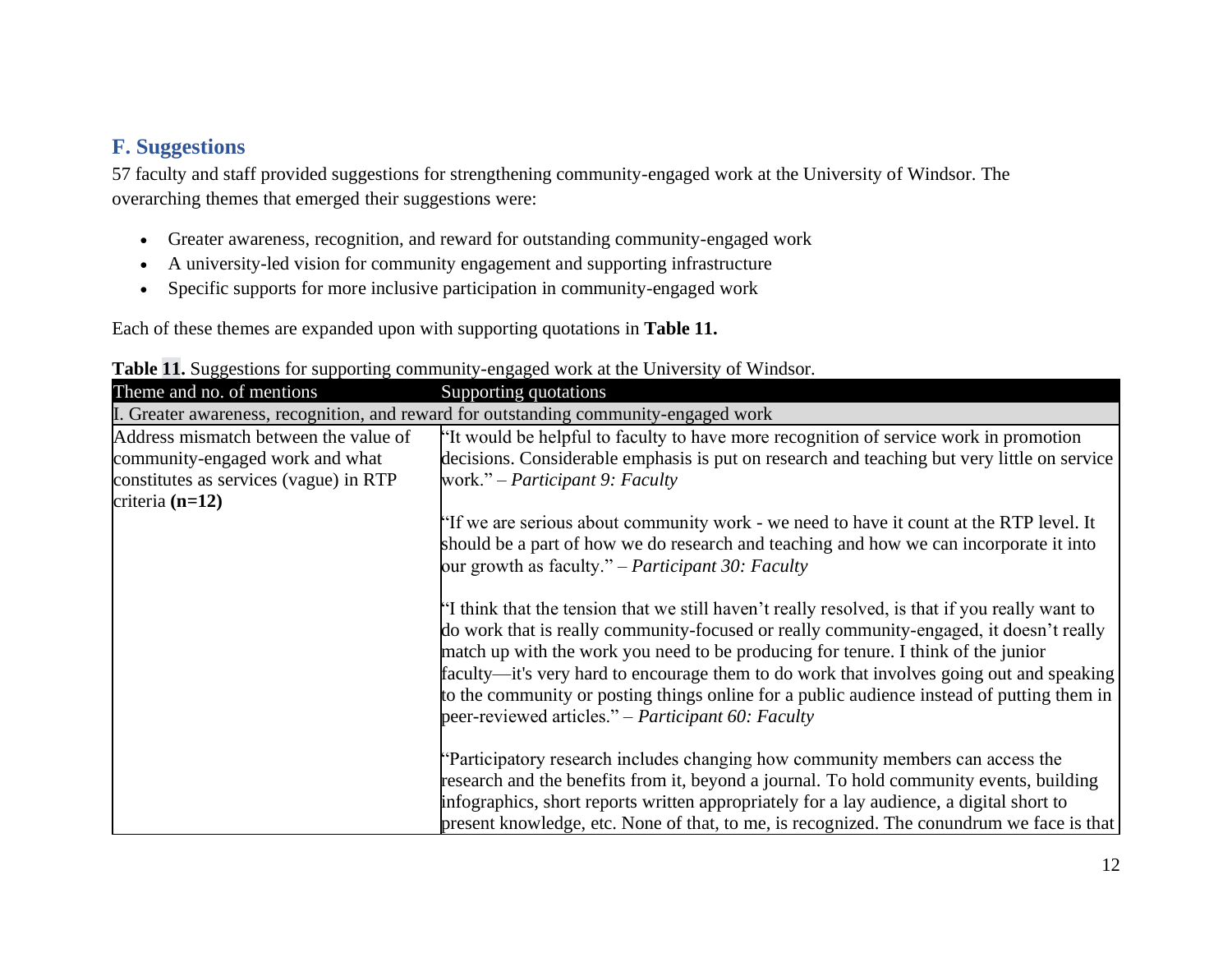|                                                                                                                                     | we have to consider these things to do responsible work, but what we're expected to<br>produce to be seen as productive is completely different." – Participant 73: Faculty<br>"Personally, it's so important that my work is mutually beneficial to society. I gave an<br>example of that during my job talk, but I don't know if that commitment to community-<br>engaged work really weighed positively for me. I do think community engagement can be<br>a category on the tenure and promotion criteria. It's just not looked at unless someone on<br>the committee is aware or it's mentioned specifically in their application as part of what<br>they want evaluated." – Participant 78: Faculty |
|-------------------------------------------------------------------------------------------------------------------------------------|----------------------------------------------------------------------------------------------------------------------------------------------------------------------------------------------------------------------------------------------------------------------------------------------------------------------------------------------------------------------------------------------------------------------------------------------------------------------------------------------------------------------------------------------------------------------------------------------------------------------------------------------------------------------------------------------------------|
| students, and external partners (n=4)                                                                                               | Create recognition awards for faculty, staff, Building an awards and event program which expressly centres community engagement<br>may help to better highlight this work and to better build relationships between those who<br>do community engaged teaching and community engaged research. It would also<br>recognize the numerous and unique ways that faculty members engage with communities<br>in their service contributions (as many faculty members are actively involved with the<br>community outside of their formal teaching and research responsibilities)." – Participant<br>42: Faculty                                                                                                |
|                                                                                                                                     | 'Recognizing community champions is important. Right now it's all over the map<br>Maybe you get one kind of recognition because you have 10 touch points on campus." –<br>Participant 71: Staff                                                                                                                                                                                                                                                                                                                                                                                                                                                                                                          |
|                                                                                                                                     | 'Some of our partners have recognized me or students that have worked for them, but we<br>have never recognized them as a partner  They must have given us 200 positions over<br>the years that have supported students. The university has never, ever acknowledged their<br>contribution, or said thanks." – Participant 77: Staff                                                                                                                                                                                                                                                                                                                                                                     |
| Promote greater understanding and<br>awareness of community-engaged work<br>across campus, supported by evidence of<br>impact and a | 'Having a small group of individuals who can provide secretarial, web communications $\&$<br>social media communications for a range of community activities would be very<br>helpful." – Participant 57: Faculty                                                                                                                                                                                                                                                                                                                                                                                                                                                                                        |
| dedicated communications/outreach<br>role $(n=5)$                                                                                   | The biggest challenge we have is getting the word out  one thing that would be super<br>helpful for outreach is to have people on campus whose role is to support outreach, and<br>for that to be their goal." – <i>Participant</i> 67: <i>Faculty</i>                                                                                                                                                                                                                                                                                                                                                                                                                                                   |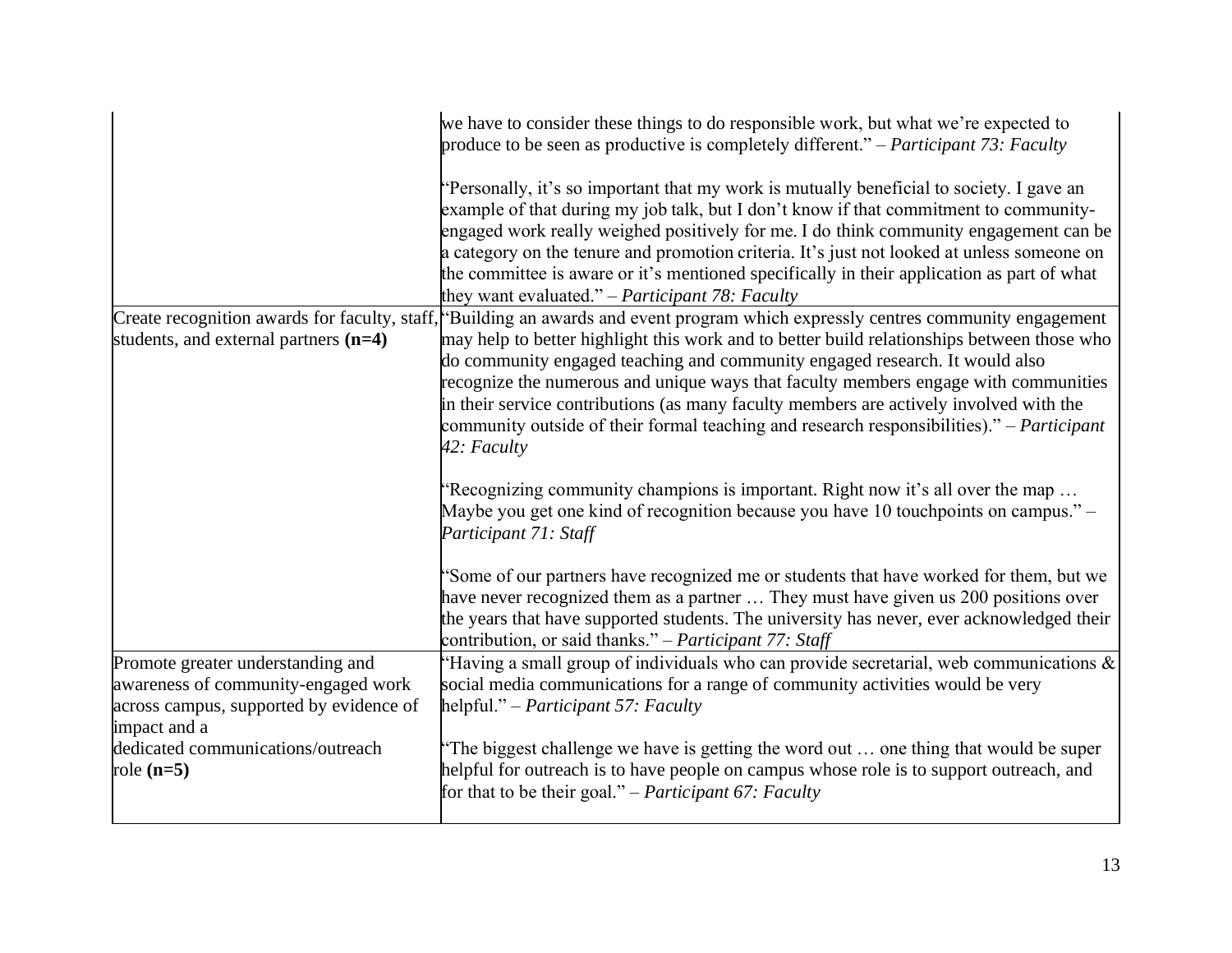|                                                                                  | $^{\ast}$ If we could get some sort of centralized data on what we're contributing, that would be<br>really helpful for promotion and marketing  turn up the volume of what we're already<br>doing for the community. We don't make a big deal of what we do, and we do it so well,<br>for so many people in all areas of the university." – Participant 82: Faculty<br>"Community engagement is something that needs to be on the agenda at faculty council<br>meetings. We need to be reminded to let each other know what we're doing." –<br>Participant 85: Faculty                |
|----------------------------------------------------------------------------------|----------------------------------------------------------------------------------------------------------------------------------------------------------------------------------------------------------------------------------------------------------------------------------------------------------------------------------------------------------------------------------------------------------------------------------------------------------------------------------------------------------------------------------------------------------------------------------------|
| II. University-led vision for community engagement and supporting infrastructure |                                                                                                                                                                                                                                                                                                                                                                                                                                                                                                                                                                                        |
| Develop a vision and                                                             | "We do have some community-engaged-sounding structures, but don't have any structure                                                                                                                                                                                                                                                                                                                                                                                                                                                                                                   |
| accompanying infrastructure to support                                           | underneath them to do that work." – Participant 35: Faculty                                                                                                                                                                                                                                                                                                                                                                                                                                                                                                                            |
| community-engaged work $(n=7)$                                                   |                                                                                                                                                                                                                                                                                                                                                                                                                                                                                                                                                                                        |
|                                                                                  | "Providing more formal avenues for recognizing the extra time/labour involved in                                                                                                                                                                                                                                                                                                                                                                                                                                                                                                       |
|                                                                                  | building and maintaining successful partnerships  For example, expanding opportunities                                                                                                                                                                                                                                                                                                                                                                                                                                                                                                 |
|                                                                                  | for course releases or adjusting workload in other ways (e.g. service reductions in                                                                                                                                                                                                                                                                                                                                                                                                                                                                                                    |
|                                                                                  | instances where teaching reductions are not feasible)." – Participant 42: Faculty                                                                                                                                                                                                                                                                                                                                                                                                                                                                                                      |
|                                                                                  | "There should be an awareness, that if we as a university say community partnerships is<br>important to who we are, it needs to trickle down in various areas. Like having criteria<br>around community engagement when making new hires, for RTP  We made a push for<br>having Indigenous faculty and had a model to see that happen. People had to answer 'how<br>will you teach Indigenization in your course?' A similar approach could be taken for<br>community engagement. It has to be in that same spirit where we look at the supporting<br>system." – Participant 68: Staff |
|                                                                                  | "It really strikes me that there's a similarity with the evolving recognition of teaching and<br>learning that has happened with CTL. It has taken time, but the University has really<br>provided a lot of support [for teaching and learning]  If service is to be 20%, which I<br>hope continues, I think there needs to be, not just formal recognition, but formal<br>support." – Participant 85: Faculty                                                                                                                                                                         |
| Create a faculty or staff role and/or                                            | 'It's like an extension office. What you're seeking is brand new, but it's not brand new                                                                                                                                                                                                                                                                                                                                                                                                                                                                                               |
| centralized office dedicated to fostering                                        | whether you do this by introducing a new office or what. Just tabulating what's happening                                                                                                                                                                                                                                                                                                                                                                                                                                                                                              |
| community engagement $(n=5)$                                                     |                                                                                                                                                                                                                                                                                                                                                                                                                                                                                                                                                                                        |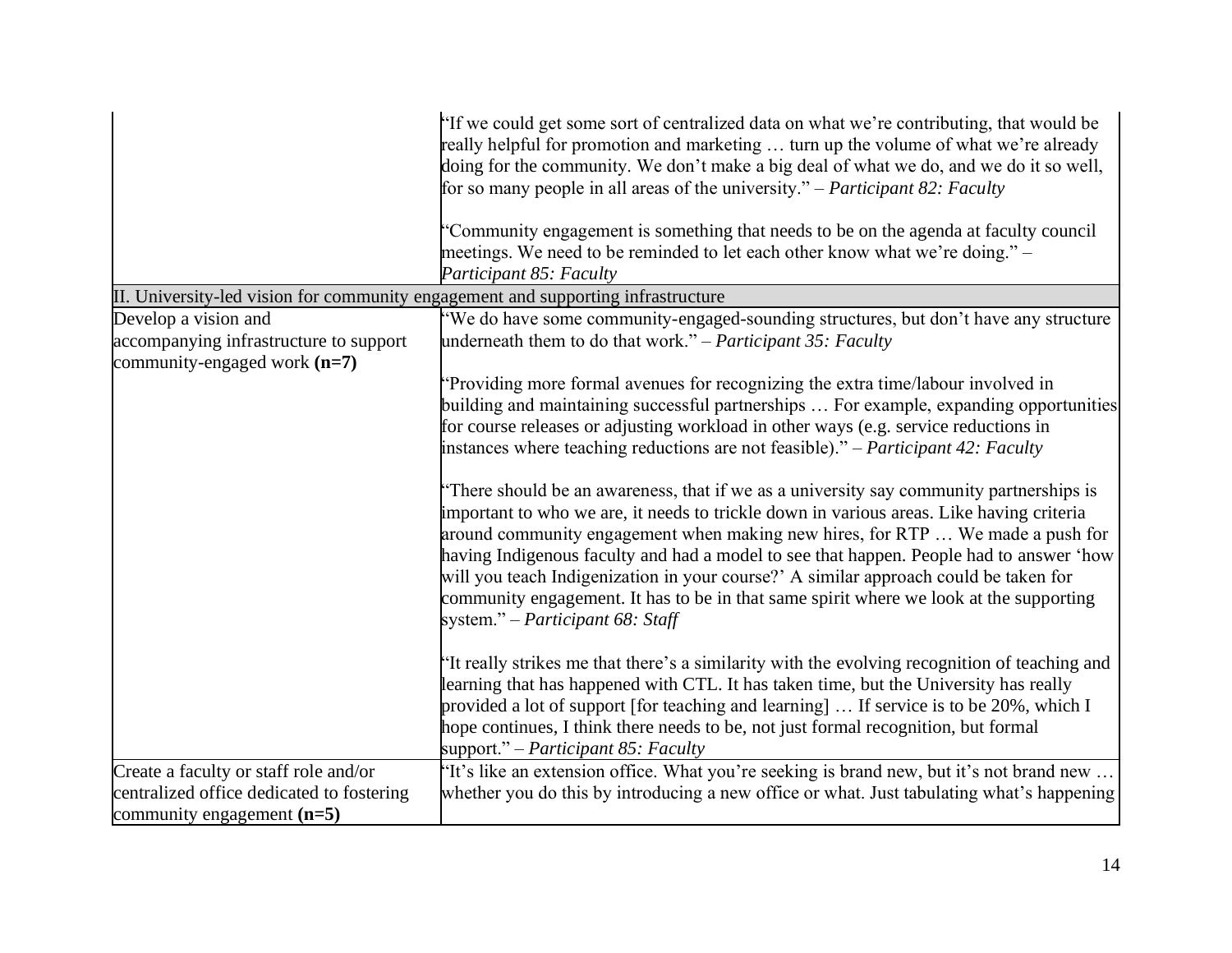|                                                                                                                                            | on campus and being a liaison with the community could just be the start." – <i>Participant</i><br>70: Faculty                                                                                                                                                                                                                                                                                                             |
|--------------------------------------------------------------------------------------------------------------------------------------------|----------------------------------------------------------------------------------------------------------------------------------------------------------------------------------------------------------------------------------------------------------------------------------------------------------------------------------------------------------------------------------------------------------------------------|
|                                                                                                                                            | "So someone to connect the right people, or at least to point you in the right direction.<br>Because we do it very informally right now  We need a process for faculty, someone<br>for them to go to as a resource." – <i>Participant 71:</i> Staff                                                                                                                                                                        |
|                                                                                                                                            | "You can't be a control centre because that would stop so many things from happening.<br>Still, you want to create a pathway that allows faculty and the community to feel<br>supported and allows you to track data, support people, and provide professional<br>development better." $-$ <i>Participant 74: Faculty</i>                                                                                                  |
|                                                                                                                                            | "Another huge limitation is that there's no central voice. I could go to the hospital asking<br>for something, but I have no idea of how many other people have asked for things, who to<br>contact, etc. We're contacting people multiple times when it's not in our best interest. If<br>there was someone centralized doing it on people's behalf we wouldn't be tiring out these<br>partners." – Participant 77: Staff |
| Create a shared database of community<br>partners who are interested in engaging<br>with the university and how (OR vice<br>versa) $(n=4)$ | The sharing of information just needs to be better. Protocols so we know who is<br>attending what. My fear is that 7 or 8 of us are all calling the same person at the same<br>time. We don't want to do that, but it has been an issue for years. It comes across as<br>disorganized." – Participant 71: Staff                                                                                                            |
| Create a community engagement<br>website/hub with calendar of events $(n=3)$                                                               | If the might be helpful to have a singular website that everyone doing this type of work<br>contributes to so that others can look to see if there may be opportunities for partnerships<br>& collaborations  could include information about grants & funding opportunities." $-$<br>Participant 1: Staff                                                                                                                 |
|                                                                                                                                            | "I would love to see a cool website that would pop up when I search 'community'<br>involvement and education'  instead of having to dig for it." – Participant 64: Faculty                                                                                                                                                                                                                                                 |
| Create opportunities for cross-faculty                                                                                                     | "Mutually beneficial learning could be improved. Basically, I don't see a ton of                                                                                                                                                                                                                                                                                                                                           |
| interactions and learning $(n=3)$                                                                                                          | interaction between our faculty and other faculties on campus." - Participant 63: Staff                                                                                                                                                                                                                                                                                                                                    |
|                                                                                                                                            | <sup>*</sup> I think it would be nice if the people that were doing [community-engaged work] or were                                                                                                                                                                                                                                                                                                                       |
|                                                                                                                                            | responsible for doing it had a way to communicate  If I didn't talk over email with                                                                                                                                                                                                                                                                                                                                        |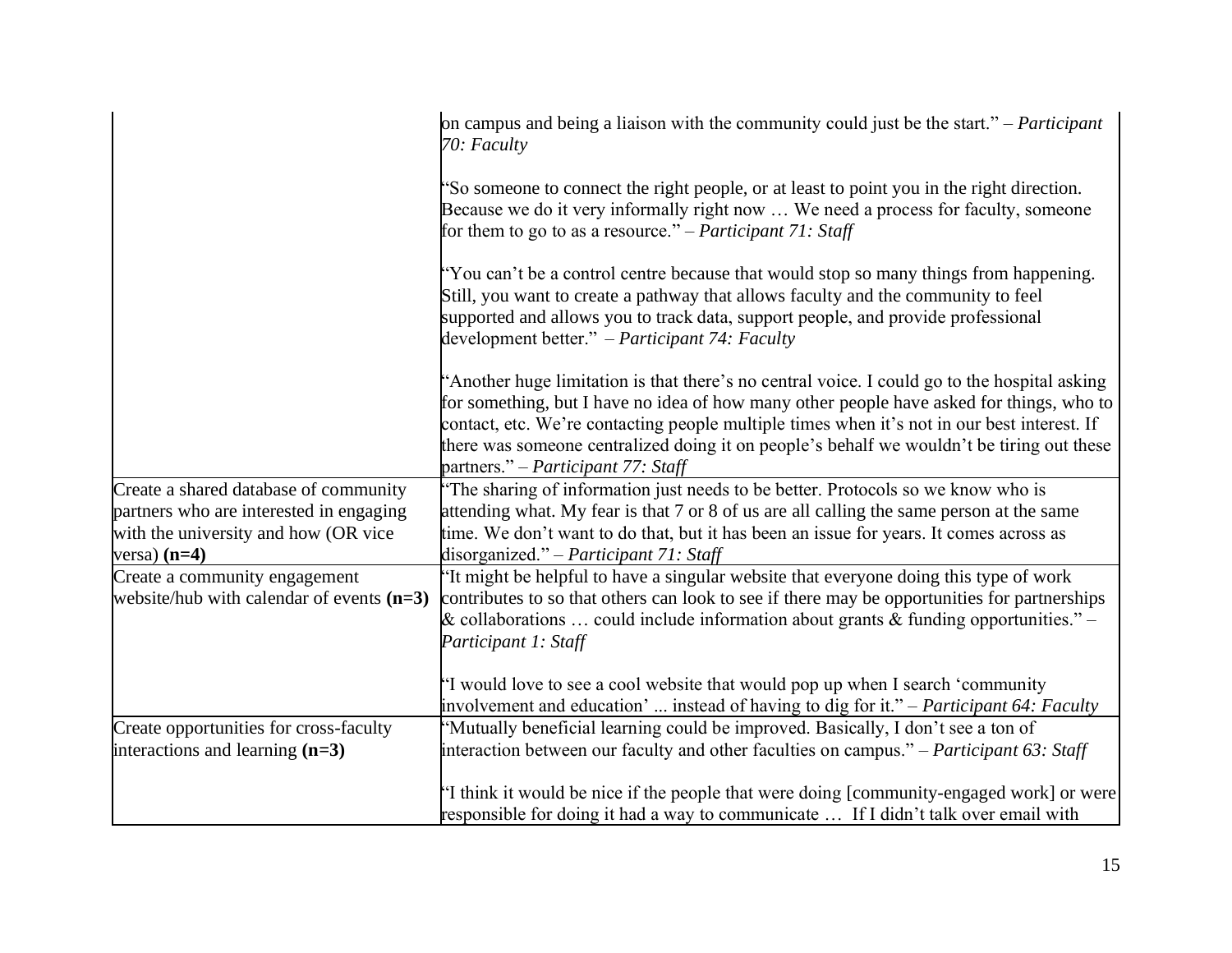|                                                                                                        | other colleagues, I would have no clue with others are doing, how they are tracking things,<br>best practices, what people are finding beneficial, etc." – Participant 77: Staff                                                                                                                                                                                                                                                                                                                                                                                                                         |  |
|--------------------------------------------------------------------------------------------------------|----------------------------------------------------------------------------------------------------------------------------------------------------------------------------------------------------------------------------------------------------------------------------------------------------------------------------------------------------------------------------------------------------------------------------------------------------------------------------------------------------------------------------------------------------------------------------------------------------------|--|
| III. Specific supports for more inclusive participation in community-engaged work                      |                                                                                                                                                                                                                                                                                                                                                                                                                                                                                                                                                                                                          |  |
| ties to the community $(n=6)$                                                                          | Establish supports for new faculty to build $\vert$ <sup>1</sup> d like to see greater awareness, especially when new faculty come in  more resources<br>on how you can do [community-engaged work] and effort to show that it's valued,<br>especially since it can be daunting and time consuming." – Participant 65: Faculty                                                                                                                                                                                                                                                                           |  |
|                                                                                                        | This community engaged work needs to be fostered and encouraged, especially in the<br>new generations of faculty. Community work needs to be honoured by the university. If<br>the community is seeking us out, that's an incredible statement." – <i>Participant 70</i> :<br>Faculty                                                                                                                                                                                                                                                                                                                    |  |
|                                                                                                        | "When new faculty come in from other places and not Windsor, put a bug in their ears<br>right from the first orientation about what they can do in terms of community engagement<br>and that might really mean something for them." $-$ <i>Participant 82: Faculty</i>                                                                                                                                                                                                                                                                                                                                   |  |
| Support Indigenous land-based learning<br>and initiatives $(n=3)$                                      | "Generally, community engagement recognition and the provision of supporting resources<br>are confined to non-Indigenous people working with other external groups of non-<br>Indigenous people. The activity is all worthwhile but very exclusionary." – Participant 2:<br>Faculty                                                                                                                                                                                                                                                                                                                      |  |
| Support funding opportunities/awards<br>for student-supported community<br>engagement projects $(n=2)$ | The most fulfilling part for me is being able to offer students opportunities to go out and<br>do work in the professions they want to pursue  We've been able to do a lot with \$5000<br>or 10,000 in student wages -- but without those pots of funding, we cannot offer these<br>opportunities." – Participant 7: Faculty                                                                                                                                                                                                                                                                             |  |
| and recognize outstanding alumni $(n=1)$                                                               | Develop strategic initiatives to engage with $^{\prime}$ T'd love to see more community engagement with the top tier donors  if there's an<br>exciting announcement to be made, those in this special group will be informed 24 hours<br>before the public, or something like that  I think there has been a reluctance to hold<br>certain information really close. I would say that Canadian universities aren't as<br>aggressive as American universities when it comes to that. But I think there's a lot we can<br>learn from them, even initiatives that are low in cost." – Participant 72: Staff |  |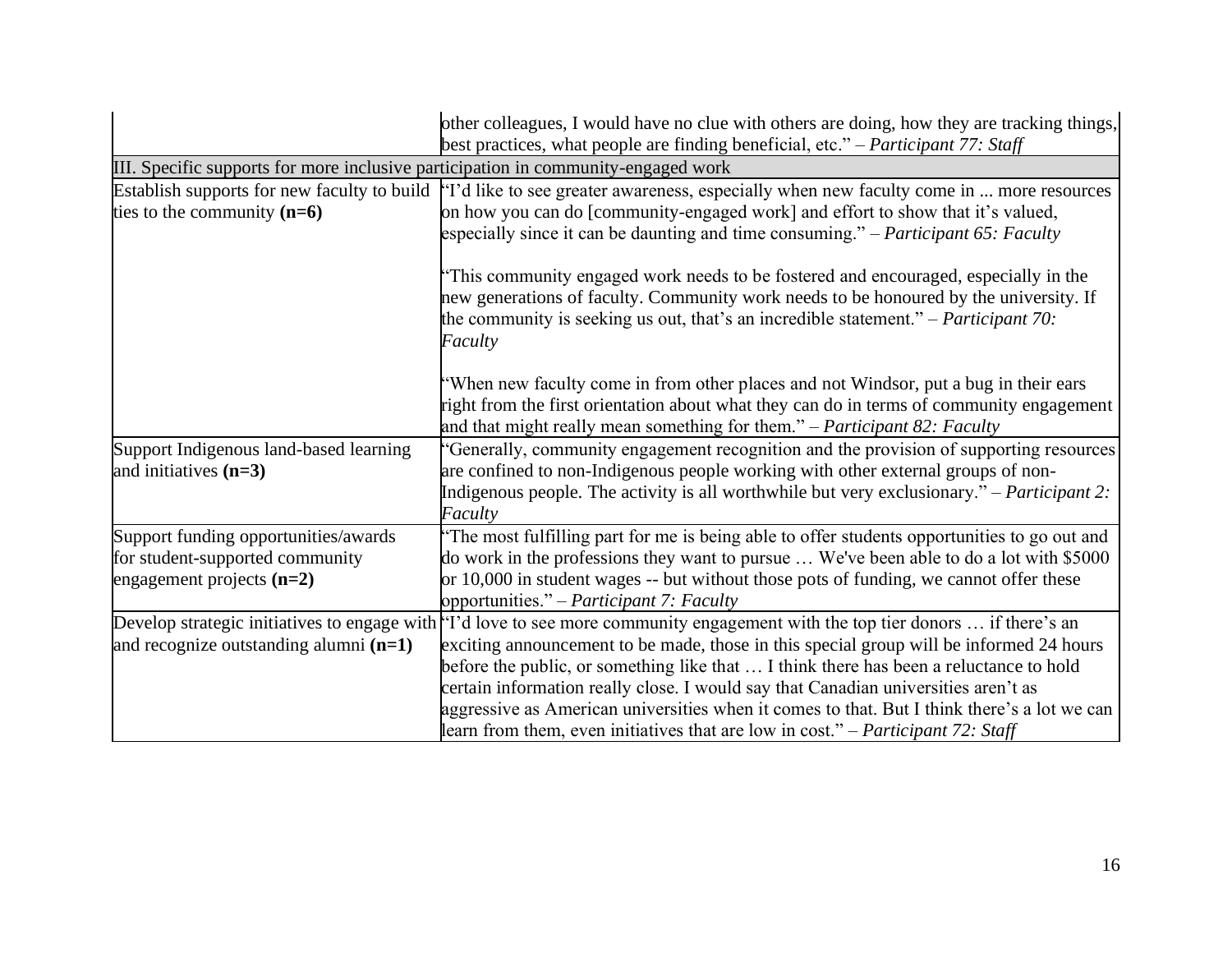| IV. Other suggestions                       |                                                                                                  |
|---------------------------------------------|--------------------------------------------------------------------------------------------------|
| Provide supports for navigating research    |                                                                                                  |
| contracts, MOUs, funding requirements,      |                                                                                                  |
| etc. $(n=1)$                                |                                                                                                  |
| Encourage coordination                      | Parking, catering services, facilities are all big challenges when trying to bring students      |
|                                             | between different campus services to aid in and the public to campus." – Participant 59: Faculty |
| event planning and logistics $(n=1)$        |                                                                                                  |
| Collaborate with external partners to       |                                                                                                  |
| promote and market opportunities at         |                                                                                                  |
| $UWindsor (n=1)$                            |                                                                                                  |
| Introduce incentives or mechanisms to       |                                                                                                  |
| lower the risk for Faculty to try something |                                                                                                  |
| innovative in their course $(n=1)$          |                                                                                                  |